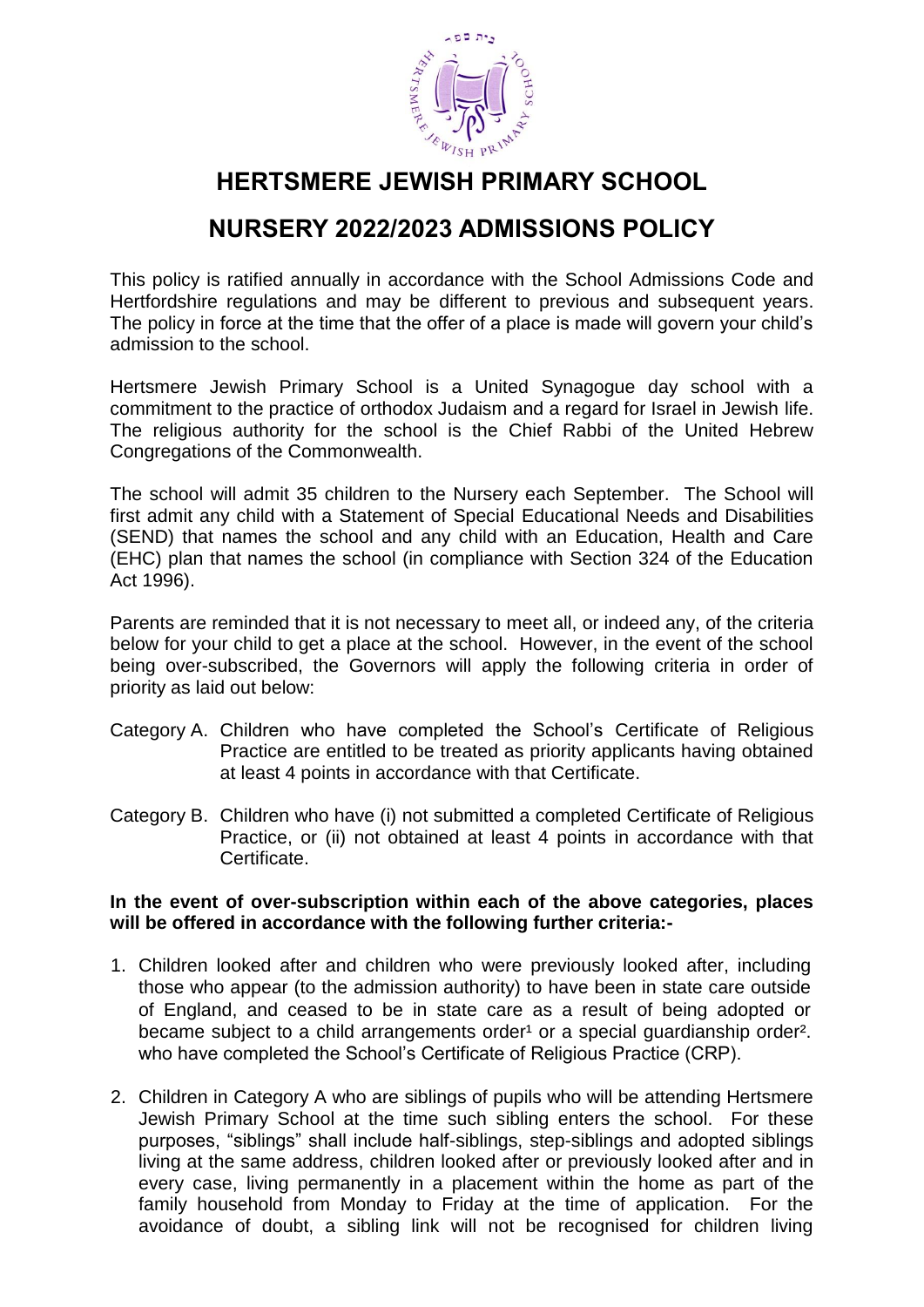temporarily in the same house, for example a child who usually lives with one parent but has temporarily moved.

- 3. Children in Category A who are siblings of former pupils of HJPS. For these purposes, "siblings" shall include half-siblings, step-siblings and adopted siblings living at the same address.
- 4. Children in Category A who are children of HJPS staff for these purposes, "children" shall include step-children and adopted children. "HJPS staff" means anyone employed by HJPS in a paid capacity whether full-time or part-time for a continuous period of two years up to the date of admission; and who, at the date of admission has not served nor been served notice of termination of employment at HJPS. For the avoidance of doubt any child under this category must be living permanently at the same residential address as the HJPS staff member.
- 5. Children in Category A with a residential address in Hertfordshire in the following proportions:
	- a) Not more than 35% of places available under this paragraph shall be offered to children living at addresses in Borehamwood having a WD6 postcode;
	- b) Not more than 10% of such places shall be offered to children living at addresses in Elstree having a WD6 postcode;
	- c) Not more than 25% of such places will be offered to children living at addresses having a WD23 postcode;
	- d) Not more than 15% of such places will be offered to children living at addresses in Radlett having a WD7 postcode;
	- e) Not more than 10% of such places will be offered to children living at addresses in Shenley having a WD7 postcode; and
	- f) Not more than 5% of such places will be offered to children living at addresses with any other WD postcode or any of the following postcodes: AL, EN6, EN7, EN8, EN10, EN11, HP1 to HP5, HP23, LU2, SG1 to SG14.

Any fractions produced by the above criteria shall be rounded down to the nearest whole number.

- 6. Any remaining applicants within category A.
- 7. Children in Category B.
- 8. In the event of over-subscription within any of the above criteria, proximity to the school of the child's residential address, as measured by the HJPS Governors according to the procedure set out in the Notes attached to this policy, will be the determining factor.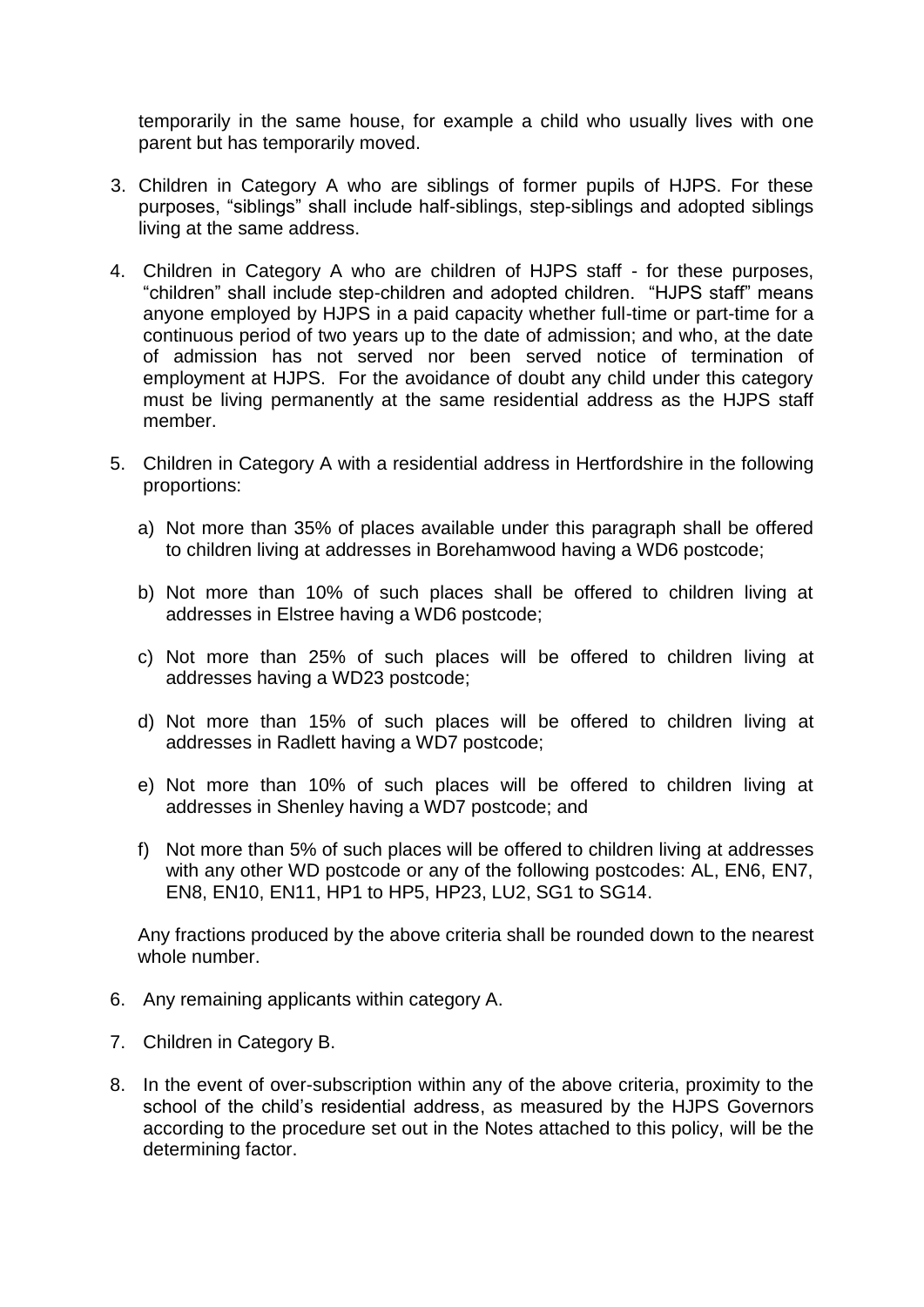Attached to this policy are Notes, which further explain the admissions system, including how and when to apply and how the Governing Body determines both proximity to the school and also residential address (where in doubt).

Please see the privacy notice on the school's website as to how we handle your data at [http://www.hjps.herts.sch.uk/privacy-notice/.](http://www.hjps.herts.sch.uk/privacy-notice/)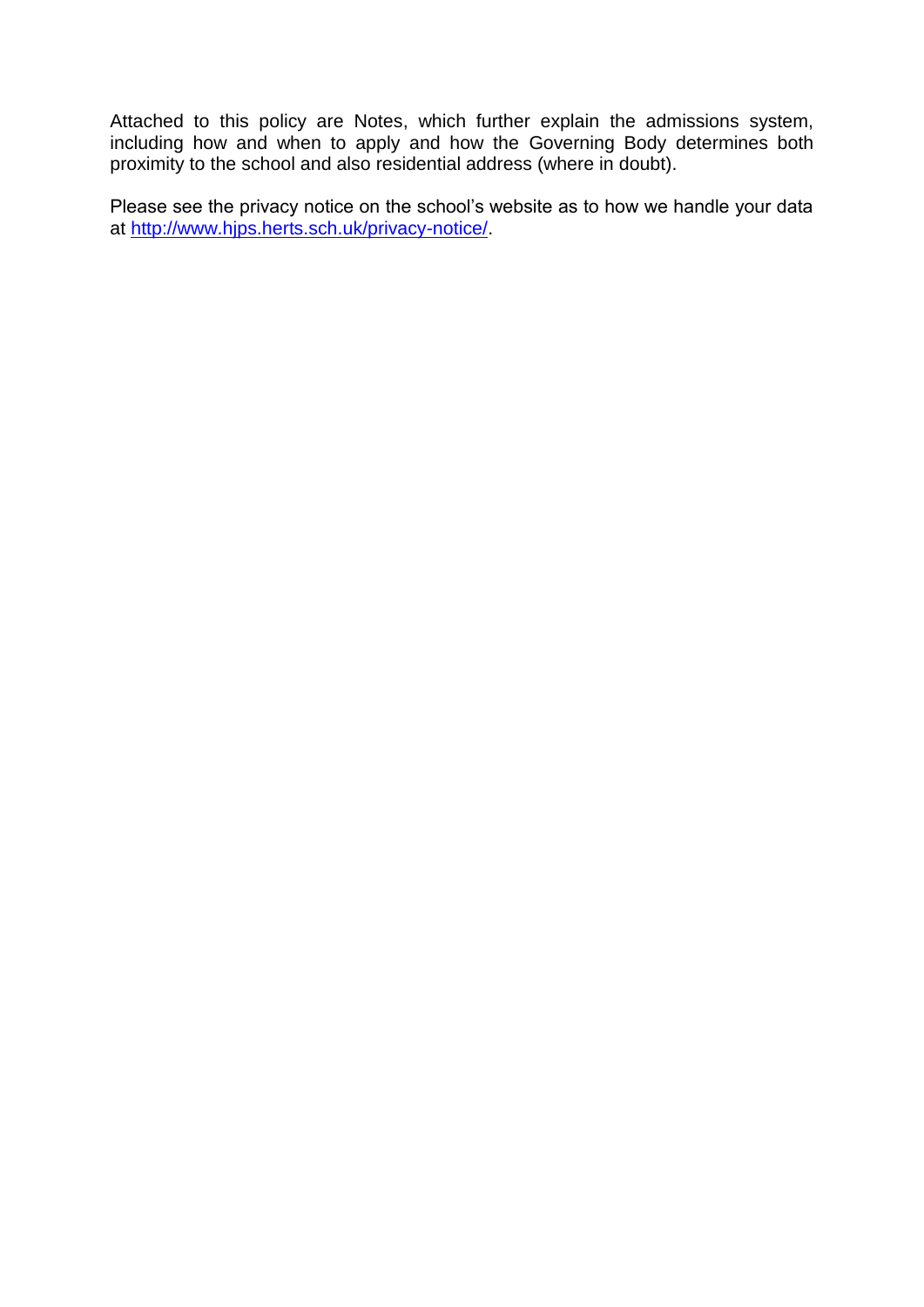## **NOTES TO NURSERY 2022/2023 ADMISSIONS POLICY**

The following notes are part of the Admissions Policy. They contain important explanations of the operation of the principles of the policy, including the timetable for applications; how the Local Authority measures the distance of each child's house to the school; at which point the child's residence is decided; and what happens if you apply late.

#### **Procedure for making applications**

- i. Applicants are asked to complete the school's Nursery Application Form and send it to the school by the deadline provided. This will enable the school to keep applicants updated and informed of developments in the admissions process.
- ii. The school has no discretion to treat any late applications as having been received before the deadline. Late applicants will be considered after applications made within the deadline and in accordance with the oversubscription criteria set out in the policy.
- iii. For those who wish to be considered as priority applicants, the Certificate of Religious Practice for primary schools under the religious authority of the Chief Rabbi (the "CRP") should also be completed and sent to the school by  $15<sup>th</sup>$ January 2022. If no CRP is provided, or less than the required number of points have been obtained, an application cannot be considered a priority under Category A of the Admissions Policy.
- vi. Please note that if the information given in the CRP is not accurate, your child will lose priority. In such a case, the Governors will have discretion to refuse or withdraw the offer of a place.
- v. The school will retain the names and addresses of all applicants who are not offered a place in Nursery until the end of the 2022-2023 academic year on a Continued Interest list. In the event of a child declining the offer of a place or in the event of a child giving up a place in the Nursery, and subject to paragraph (vi) below, the vacant place will be offered to the child in Category A living nearest to the school, but within the same postal district (as defined in paragraph 5 of the Policy) as the child who is leaving the school or turning down a place. If there are no Category A children on the Continued Interest list from that district, the place will be offered to the child in Category A with the nearest overall residence on the Continued Interest list, then to any other children.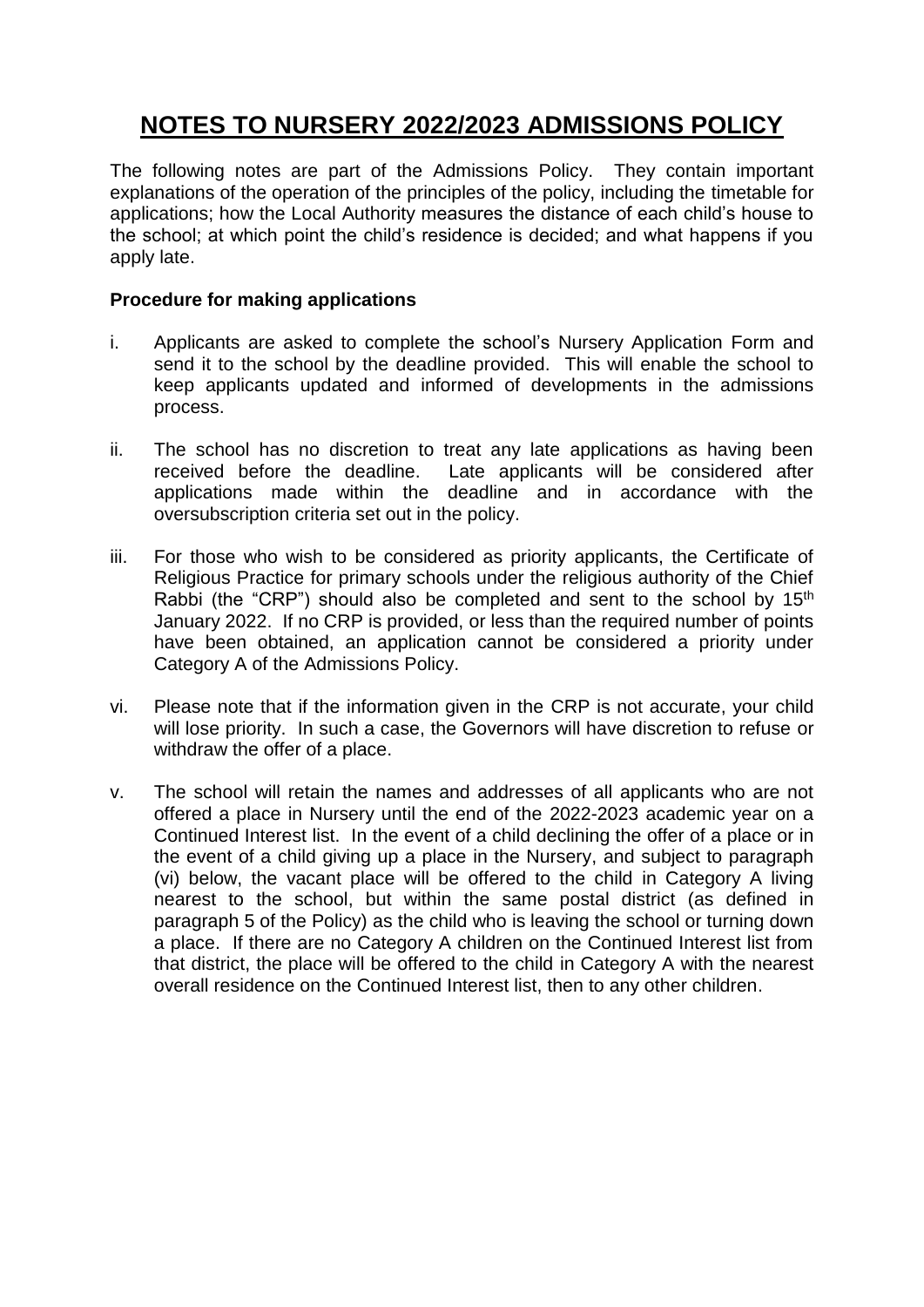### **Determination of the applicant's address and distance from the school**

- vi. For the purpose of Nursery admission, the child's residential address shall be determined as at the deadline for application.
- vii. It is strongly recommended that the school is informed in writing of any change of address after the original application is made, as this might affect the child's chances of admission or his or her place on the Continued Interest List.
- viii. Where a residential address notified to the school appears not to be the child's permanent residence, the Governors will determine on the basis of all the information available to them whether or not such address constitutes the child's residential address for the purpose of the policy.
- ix. Proximity to the school shall be determined by a straight-line distance measurement system provided by Hertfordshire County Council: Distances are measured using a computerised mapping system to two decimal places. The measurement is taken from the "Address Base Premium" address of the residence to the address point of the school. Address Base Premium data is a nationally recognised method of identifying the location of schools and individual residences. The points from which such distances are measured, and the distances so measured will be determined conclusively by Hertfordshire County Council and the Governors are unable to overrule or deviate from any such measurements made. For further information, please visit [www.hertfordshire.gov.uk/admissions](http://www.hertsdirect.org/scholearn/admissions/) or call Hertfordshire's Customer Service Centre on 0300 123 4043.

#### **Looked after children**

x Places will be allocated to children in public care according to Chapter 7, Section 2 of the *School Admissions (Admission Arrangements and Coordination of Admission Arrangements) (England) Regulations 2012.* These children will be given priority over all other applicants under Rule 1. Highest priority will also be given to children who were previously looked after, including those looked after outside England, but ceased to be so because they were adopted, or became subject to a child arrangement order or a Special Guardianship Order.

A "child looked after" is a child who is

- a) in the care of a local authority, or
- b) being provided with accommodation by a local authority in the exercise of their social services functions (section 22(1) of The Children Act 1989)

"Adopted" – under the terms of the Adoption and Children Act 2002 (section 46).

"Child Arrangements Order" – under the provisions of the Children and Families Act 2014, a Child Arrangements Order settles the arrangements to be made as to the person with whom the child is to live.